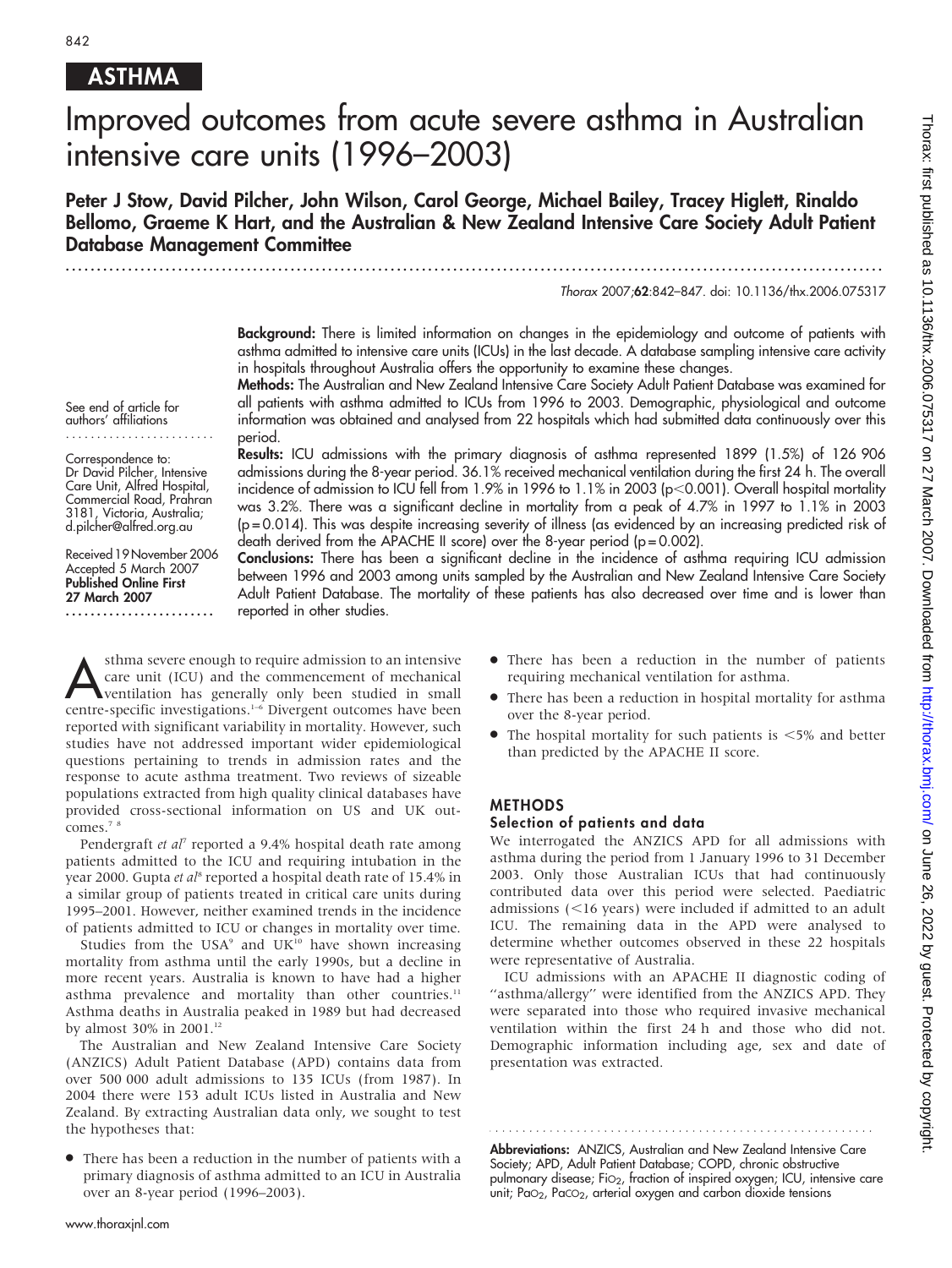#### Severity of illness: APACHE II score, Glasgow coma score and physiological variables

Severity of illness was assessed using the APACHE II score.<sup>13</sup> From this, the predicted risk of death was calculated together with appropriate 95% confidence intervals (95% CI) in accordance with the ANZICS APACHE II algorithm. Physiological (heart rate and blood pressure), biochemical (fraction of inspired oxygen (Fio<sub>2</sub>), arterial oxygen and carbon dioxide tensions (Pao<sub>2</sub>, Paco<sub>2</sub>), pH, bicarbonate, urea, creatinine) and Glasgow coma score variables were extracted. In the APD, values are recorded to identify the most abnormal values within the first 24 h of admission to the ICU for severity scoring. Data about medication usage, smoking history and lung function tests are not recorded in the ANZICS APD.

#### **Outcomes**

Outcomes included the incidence of admission to the ICU (expressed as a proportion of total ICU admissions per year), the proportion of patients who required mechanical ventilation (instituted in the first 24 h) and hospital mortality. These were examined annually and for the whole 8-year study period. When patients were admitted to the ICU on more than one occasion during a hospital stay, only the first ICU admission was included in the evaluation of mortality. The length of ICU stay (days) and discharge location (home, another hospital or rehabilitation facility) were also recorded.

#### Statistical analysis

Data were analysed using SAS V.8 (SAS Institute Inc, Cary, North Carolina, USA). Univariate comparisons were performed using the Student t test, Wilcoxon rank sum test and  $\chi^2$  test as appropriate. To determine changes over time, parametric and non-parametric tests for trend were performed. Parametric data are presented as mean (SD). Non-parametric data are expressed as median (interquartile range, IQR). All p values  $<$  0.05 were considered significant. Multivariate models were constructed by a stepwise selection procedure and validated by a backward elimination procedure. All physiological and chronic health variables were used to build a multivariate model to determine factors associated with mortality. The same physiological values were used in the calculation of the APACHE II score. To avoid co-linearity, the APACHE II score was not included in the multivariate analysis.

#### RESULTS

#### Demographic data

Twenty two ICUs in Australia submitted data to the APD continuously over the 8-year period between 1996 and 2003. There were a total of 126 906 adult admissions to these 22 units



and 1899 (1.5%) had a primary diagnosis of asthma/allergy. A summary of the demographic data and outcomes is shown in table 1. The number of ICU admissions for asthma declined from a peak of 267 in 1997 to 183 in 2003. When expressed as a proportion of overall ICU admissions, there was a significant decline from a peak of 1.9% in 1996 to 1.0% in 2003 ( $p<0.001$ , fig  $1$ ).

#### **Mortality**

The hospital mortality for the 8-year cohort was 3.2%. Over the 8 years there was a significant decline in mortality to a minimum of 1.1% (2/174) in 2003 ( $p = 0.014$ ). During the later years, observed mortality fell below (in 2002) the lower 95% confidence interval for the APACHE II derived predicted mortality (fig 2). The factors significantly associated with mortality on multivariate analysis are shown in table 2.

#### Mechanical ventilation

Mechanical ventilation was required in 685 of 1898 patients (36.1%) during the first 24 h. Although the absolute number declined over the 8 years, the percentage requiring ventilation remained unchanged (table 1). Mechanical ventilation was associated with mortality on multivariate analysis (OR 3.46, 95% CI 1.36% to 8.82%, p = 0.009; table 2). Of those requiring ventilation in the first 24 h, 6.5% died. This was similar to predicted mortality from the APACHE II score (7.0%, 95% CI 6.3% to 7.6%). Patients who did not require ventilation in the first 24 h had lower mortality (1.3%) than predicted by APACHE II (2.4%, 95% CI 2.3% to 2.7%). There was a significant fall in mortality among ventilated patients over time to a minimum of 2.8% in 2002 ( $p = 0.04$ , fig 3).

#### Severity of illness: APACHE II score, Glasgow coma score and physiological variables

The mean APACHE II predicted risk of death for the 8-year cohort was 3.9% (95% CI 3.0% to 5.2%) compared with the observed mortality of 3.2%. There was a small but significant increase in APACHE II predicted risk of death ( $p = 0.002$ ) over the 8-year period (fig 2) which peaked at 4.6% (95% CI 1.3% to 36.6%) in 2002.

Multivariate analysis confirmed that increasing Glasgow coma score was associated with a reduced likelihood of death (OR 0.89, 95% CI 0.83 to 0.96, p = 0.001). Over the 8-year period there was a reduction in the number of patients admitted with a Glasgow coma score of  $\leq 6$  (from 23 in 1996 and 1997 to 7 in 2003), but when expressed as a proportion of the total patients this was not statistically significant. However, in the group with a Glasgow coma score of  $\geq 12$ , there was a decrease in mortality from 3.8% in 1996 to 0% in 2003  $(p = 0.002)$ .

Among patients who were ventilated in the first 24 h, there was no difference in the pH values between survivors and nonsurvivors (mean (SD) 7.19 (0.16) and 7.17 (0.14), respectively;  $p = 0.18$ ). Similarly, there were no differences in the mean (SD) Paco<sub>2</sub> values between survivors and non-survivors (9.29) (4.40) kPa and 9.88 (3.88) kPa, respectively). However, among those who were not ventilated in the first 24 h, non-survivors had lower pH values (7.23 (0.15) and 7.34 (0.11);  $p = 0.02$ ) and higher Paco<sub>2</sub> values (10.39 (3.36) kPa and 6.00 (2.87) kPa;  $p<0.001$ ) than survivors. In multivariate analysis (table 2), the only respiratory physiological variable associated with mortality was pH (OR 0.10, 95% CI 0.01 to 0.99;  $p = 0.048$ ).

Physiological variables are shown in tables 3 and 4.

#### Validation of the dataset

The APD is known to offer a representative picture of admission Figure 1 ICU admissions for asthma 1996-2003. And outcome patterns for the intensive care population in

www.thoraxjnl.com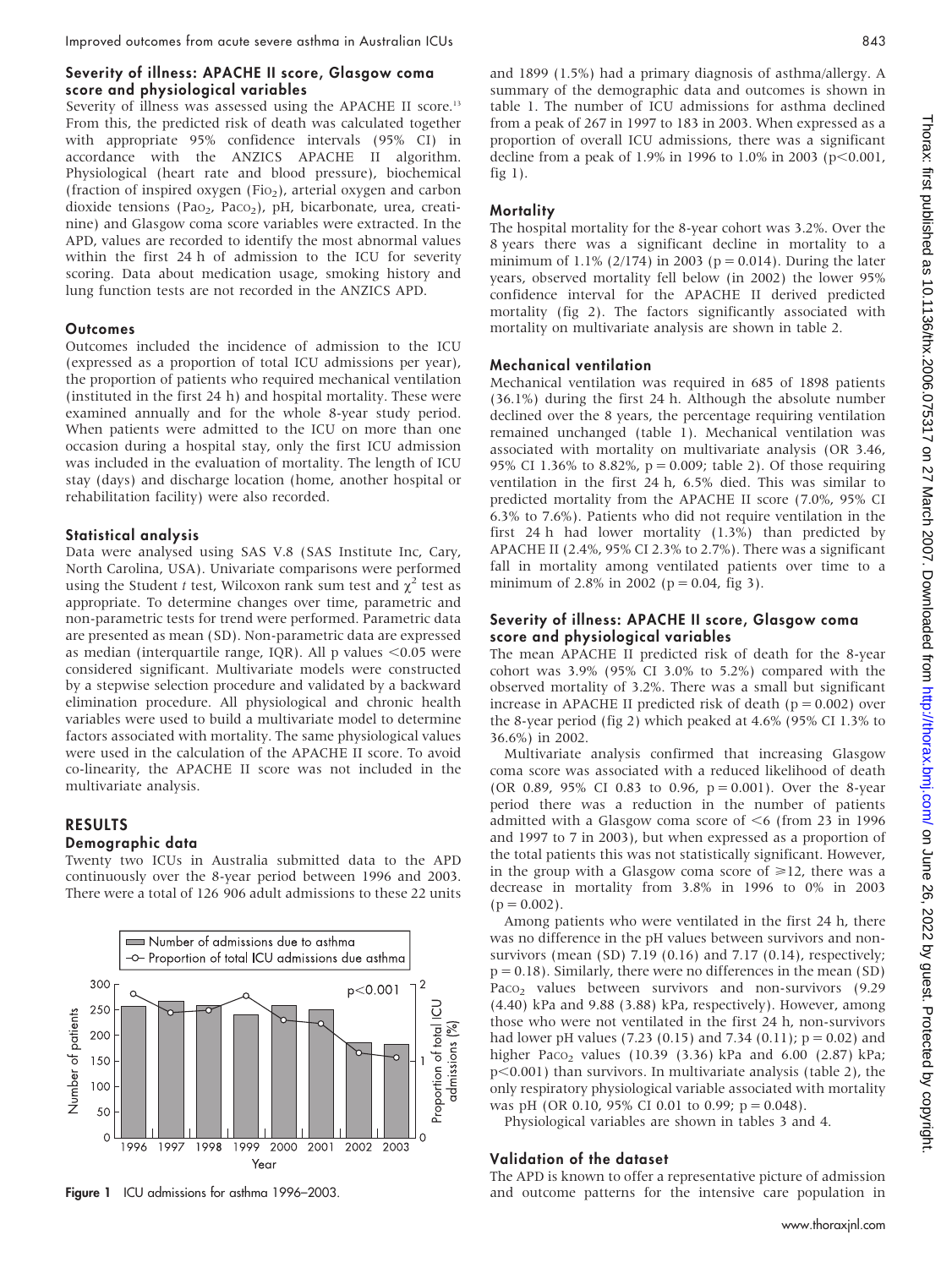Table 1 Summary of demographic data and outcomes for patients admitted to an ICU with asthma/allergy, 1996– 2003

| Total number of admissions to ICU               | 1899              |
|-------------------------------------------------|-------------------|
| Total number of patients (after exclusion of    |                   |
| readmissions)                                   | 1858              |
| Mean (SD) age (years)                           | 39.6 (18.4)       |
| Proportion of admissions $\leq 16$ years of age | 7.9% (150/1899)   |
| Proportion of admissions >45 years of age       | 35.5% (675/1899)  |
| Proportion female                               | 64.8% (1229/1899) |
| Proportion of admissions listed as having       | 16.9% (314/1858)  |
| comorbid chronic respiratory conditions*        |                   |
| Median (IQR) duration of ICU stay (h)           | 38 (18.7-72.0)    |
| Proportion ventilated in first 24 h             | 36.1% (685/1898)  |
| Median (SD) predicted risk of death from        |                   |
| <b>APACHE II score</b>                          | $3.9\%$ (5.6)     |
| Observed mortality                              | 3.20% (60/1866)   |
|                                                 |                   |

ICU, intensive care unit; IQR, interquartile range; SD, standard deviation. \*Chronic respiratory disease is defined as chronic restrictive, obstructive or vascular respiratory disease resulting in severe exercise restriction, ie, unable to climb stairs or perform household duties; or documented chronic hypoxia, hypercapnia, secondary polycythaemia, severe pulmonary hypertension (>40 mm Hg) or respiratory dependency.

Australia.14 Of 135 hospital ICUs which submitted data during this 8-year period, only 22 did so continuously. More hospitals were not included to analyse trends over time because gaps in data submission might have been interpreted as variation in incidence. However, we analysed the overall demographics of the remainder of the database. This listed 232 381 admissions to intensive care between 1996 and 2003, of which 3578 (1.5%) had a primary diagnosis of asthma/allergy. The mortality of these patients was 3.1%. These admission and death rates were the same as for the 22 hospitals in our main analysis ( $p = 0.34$ ) and  $p = 0.93$ , respectively). All eight states and territories of Australia were represented by these 22 hospitals and all types of hospital were represented (3 rural, 6 metropolitan, 9 tertiary and 4 private hospitals).

#### **DISCUSSION**

The main findings of our study are that, over an 8-year period, there has been a reduction in the absolute number and proportion of patients admitted to ICU with asthma, that the proportion of ICU admissions who require mechanical ventilation in the first 24 h has remained unchanged, and that the mortality of these patients has significantly declined, despite increasing severity of illness.

Guidelines for the management of asthma were first produced by the Thoracic Society of Australia and New Zealand in 1989 at a time of peak mortality from asthma. Written asthma management plans<sup>15</sup> and inhaled preventer medications<sup>16</sup> are known to reduce admissions to hospital. Improvement in management of asthma in the community has reduced hospital admissions (reported in Australia<sup>11</sup> and other countries<sup>17</sup>) and has led to a reduction in ICU admissions.

Although the proportion of patients requiring mechanical ventilation (expressed as a percentage of all ICU admissions for asthma) remained constant over the study period, there was a reduction in the absolute numbers of patients. A similar trend has recently been reported by the Australian Centre for Asthma Monitoring (data from the Australian National Hospital Morbidity Database).<sup>11</sup> We report 36.1% of patients requiring mechanical ventilation in the first 24 h. However, it is likely that the overall requirement for mechanical ventilation was higher than this as mechanical ventilation instituted after the first day is not recorded in the ANZICS APD. Rates of mechanical ventilation between 15.4% in the USA<sup>7</sup> and 57%



Figure 2 Observed mortality compared with predicted mortality (using APACHE II score).

in the UK<sup>8</sup> have been reported, which may reflect differing ICU admission policies and ICU bed availability.

We found an overall hospital death rate of 3.2%. Although this was below the APACHE II derived predicted risk of death, this value fell between the 95% confidence intervals (3.0% to 5.2%). Thus, our observed mortality cannot be considered to be significantly better than predicted by APACHE II, a scoring system previously validated for the assessment of severity of illness in ICU admissions with asthma.<sup>18</sup>

We have shown that the mortality from severe asthma requiring admission to ICUs sampled in Australia has decreased significantly over an 8-year period for all patients and for those requiring mechanical ventilation. Declining mortality has recently been described in Australia,<sup>11</sup> the UK,<sup>10</sup> South Africa<sup>19</sup> and the USA.<sup>9 20</sup> In 1990 the mortality associated with asthma in Australia was 5.6 per 100 000 population; by 2003 it had declined to 1.5 per 100 000 population.<sup>11</sup> It is therefore unlikely that the reduction in ICU deaths observed in our study was due to an excess of deaths in the general community outside hospital or delayed access to specialist care facilities. Furthermore, the reduction in deaths among patients admitted to ICUs was not because a greater proportion of those admitted were ''less sick''. The disease severity of patients admitted to the ICU (as estimated by the APACHE II score) increased over time; this implies improved patient management in the ICU.

Many factors may have combined to lead to the improved outcomes seen in our study, but it was neither designed nor powered to investigate which treatments may have caused this. Factors such as intravenous magnesium,<sup>21</sup> leucotriene antagonists,<sup>22</sup> non-invasive ventilation (known to be beneficial in exacerbations of chronic obstructive pulmonary disease

|                        | Odds ratio (95% CI)   | p Value  |
|------------------------|-----------------------|----------|
| Age                    | 1.04 (1.02 to 1.06)   | < 0.0001 |
| Urea                   | 1.06 (1.03 to 1.10)   | < 0.001  |
| Glasgow coma score     | $0.89$ (0.83 to 0.96) | 0.001    |
| Immunosuppression*     | 5.04 (1.64 to 15.49)  | 0.005    |
| Mechanical ventilation | 3.46 (1.36 to 8.82)   | 0.009    |
| Mean blood pressure    | 0.98 (0.97 to 0.99)   | 0.012    |
| Arterial pH            | 0.10 (0.01 to 0.99)   | 0.048    |

disease sufficiently advanced to suppress resistance to infection (eg, leukaemia, lymphoma, AIDS) or if he/she had received treatment that suppresses resistance to infection (eg, immunosuppressive drugs, chemotherapy, radiation, long-term or recent high-dose steroids).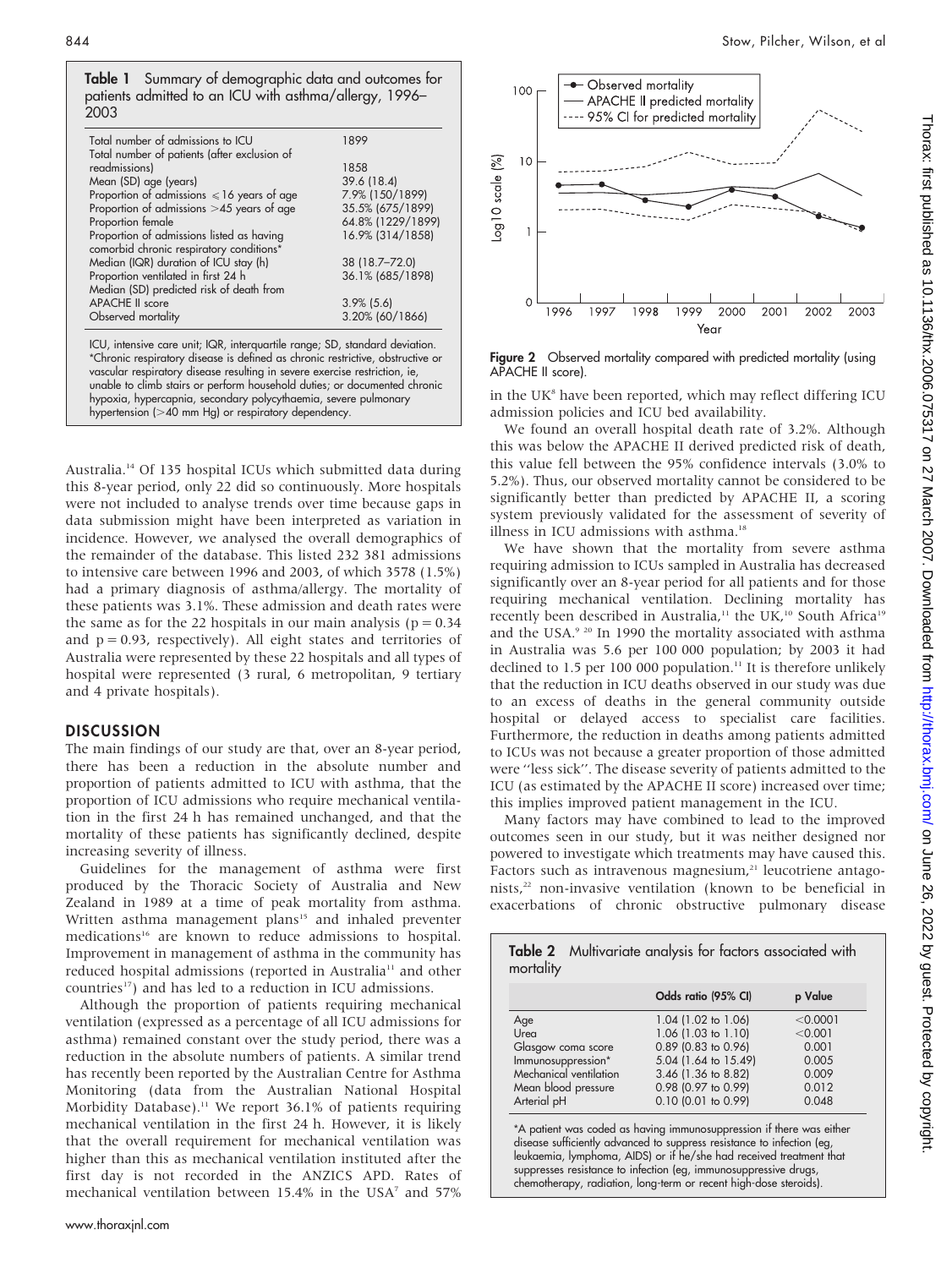

Figure 3 Incidence of ventilation and mortality of ventilated patients admitted to an intensive care unit (ICU) with asthma.

(COPD)23), and possibly increased awareness of detrimental effects associated with positive pressure ventilation in patients with asthma<sup>24-26</sup> may have contributed to improved outcomes.

Early identification and intervention in a deteriorating patient (either on the ward to prompt ICU admission or within the ICU to prompt initiation of rescue therapies) is also likely to have been a factor. This is supported by the finding that the mortality of those who were not ventilated in the first 24 h (1.3%) is below the 95% confidence interval for the predicted mortality from the APACHE II score. The importance of the appropriate intervention in these patients is significant since non-survivors who were not ventilated in the first 24 h had a lower pH and a higher Paco<sub>2</sub> level than those who did survive. It is unknown whether earlier consideration of mechanical ventilation in these patients might have improved outcomes even further.

The hospital mortality in our cohort of patients (3.2%) is similar to that reported by  $McFadden<sup>27</sup>$  but lower than that reported by Gupta et al<sup>8</sup> (9.8%) and Pendergraft et al<sup>7</sup> (9.4%). We observed a higher mortality (6.5%) among patients requiring mechanical ventilation. Similar trends were seen in the studies by McFadden<sup>27</sup> (8.1%) and Gupta et al<sup>8</sup> (15.4%). Multivariate analysis confirmed the significance of the association between mechanical ventilation and mortality.

Multivariate analysis showed that a number of ''nonrespiratory'' factors such as increasing age, rising urea, reduced Glasgow coma score, immunosuppression and reduced blood pressure were associated with mortality. This implies that derangement in other physiological systems, either due to preexisting disease or secondary to the severity of their asthma (eg, following cardiac arrest), were the most important in determining survival. Indeed, co-morbidities including obesity<sup>28</sup> and depression<sup>29</sup> are already known to contribute to poor asthma control and suboptimal outcome from acute exacerbations. However, it is unknown whether the association between immunosuppression and mortality implies mortality directly attributable to high-dose steroids (or drugs such as methotrexate and cyclosporine) or whether this simply reflects that patients who have the ''most difficult to control'' asthma (ie, most likely to be taking immunosuppressant medications) are those most likely to die. Of the 77 admissions who were coded as being immunosuppressed, 62% were on immunosuppressive treatment. The remainder had immunosuppressive diseases which might also have contributed directly to the mortality risk.

The major strength of our study is that accurately recorded data and a large study population allow close examination of

|                                                 | Mechanical ventilation in first 24 h |                            |         |
|-------------------------------------------------|--------------------------------------|----------------------------|---------|
|                                                 | Yes $(n = 685)$                      | No $(n = 1213)$            | p Value |
| Outcomes                                        |                                      |                            |         |
| Mortality, % (n)                                | $6.5\%$ (43/660)                     | $1.3\%$ (14/1165)          | < 0.001 |
| Duration of ICU stay (days)                     | $2.6(1.4-5.9)$                       | $1.2(0.7-2.1)$             | < 0.001 |
| Demographic data                                |                                      |                            |         |
| Predicted mortality from APACHE II              | 7.0% (95% CI 6.3% to 7.6%)           | 2.4% (95% CI 2.3% to 2.7%) | < 0.001 |
| Age (years)                                     | 43.6 (18.3)                          | 37.5(18.1)                 | < 0.001 |
| Proportion $\leq 16$ years                      | 4.7% (32/681)                        | $9.7\%$ (118/1211)         | < 0.001 |
| Proportion $> 45$ years                         | 45.5% (312/685)                      | 29.9% (363/1213)           | < 0.001 |
| Proportion with chronic respiratory<br>disease* | 16.8% (129/685)                      | 16.8% (204/1213)           | 0.998   |
| Proportion female                               | 64% (438/685)                        | 65% (791/1213)             | 0.562   |
| Physiology                                      |                                      |                            |         |
| Pulse                                           | 132 (24)                             | 132 (23)                   | 0.927   |
| Mean arterial blood pressure (mm Hg)            | 86(1.1)                              | 87(0.6)                    | 0.253   |
| pH from ABG with lowest PaO <sub>2</sub>        | 7.18(0.15)                           | 7.34(0.11)                 | < 0.001 |
| $Paco2$ from ABG with lowest pH (kPa)           | 9.32(4.36)                           | 6.07(2.91)                 | < 0.001 |
| Bicarbonate (mmol)                              | 24.0(6.5)                            | 22.3(5.9)                  | < 0.001 |
| Lowest $PaO2$ (kPa)                             | 22.13 (15.87)                        | 15.73 (9.33)               | < 0.001 |
| $PaO2/FiO2$ ratio                               | 277 (171)                            | 275 (148)                  | 0.844   |
| Glasgow coma score                              | 12.2(4.5)                            | 14.7(1.5)                  | < 0.001 |
| Urea (mmol/l)                                   | 6.60(0.22)                           | 6.28(0.26)                 | 0.401   |
| Creatinine (µmol/l)                             | 94.3(2.6)                            | 78.9 (0.9)                 | < 0.001 |

Table 3 Univariate comparison of patients ventilated within the first 24 h with those not

ICU, intensive care unit; ABG, arterial blood gas; PaO<sub>2</sub>, PaCO<sub>2</sub>, arterial oxygen and carbon dioxide tensions; FiO<sub>2</sub>, fraction of inspired oxygen.

All values reported as mean (SD) except length of stay reported as median (IQR).

All values recorded are the worst within the first 24 h.

\*Chronic respiratory disease is defined as chronic restrictive, obstructive or vascular respiratory disease resulting in severe exercise restriction, ie, unable to climb stairs or perform household duties; or documented chronic hypoxia, hypercapnia, secondary polycythaemia, severe pulmonary hypertension (>40 mm Hg) or respiratory dependency.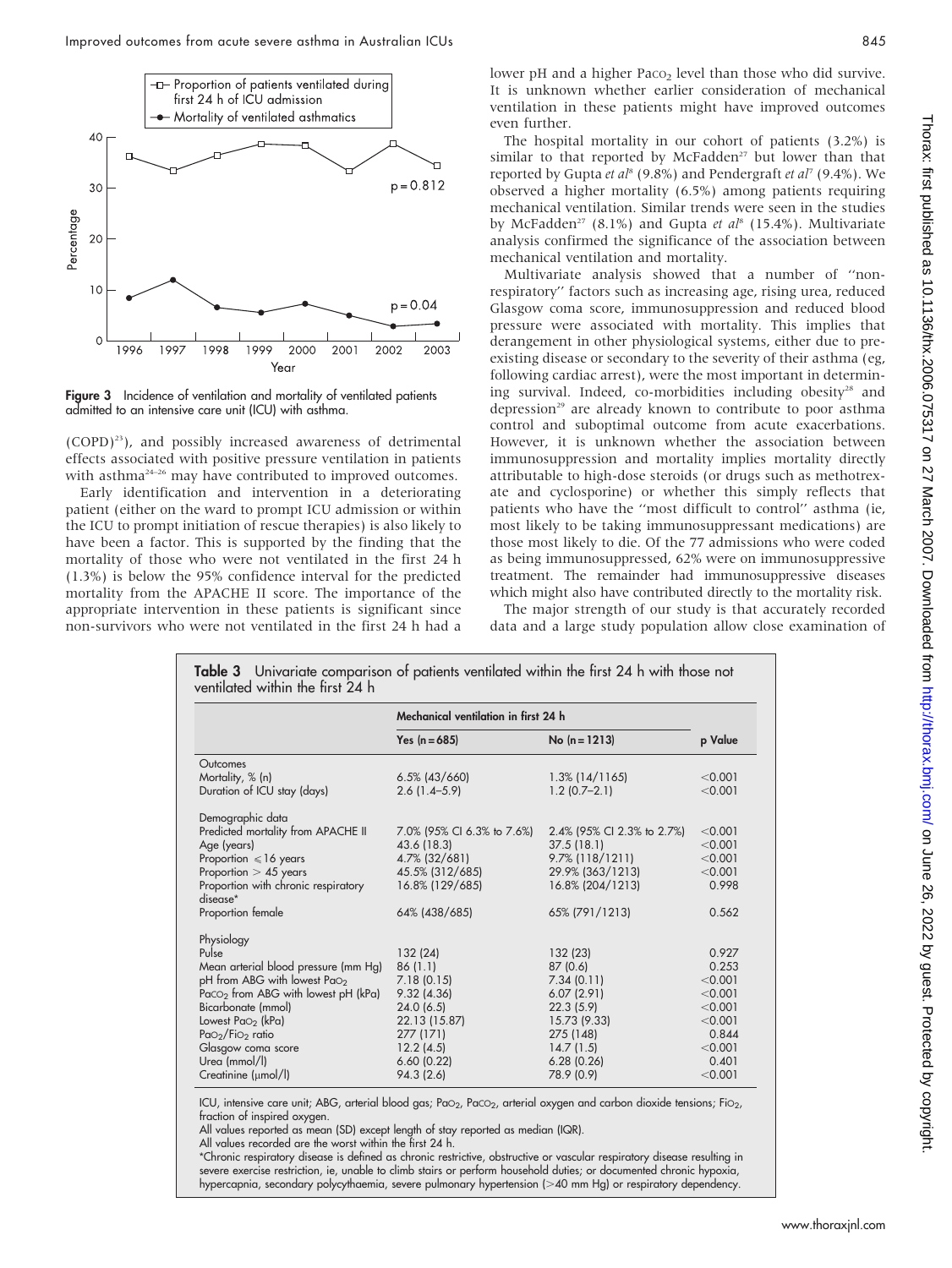|                                                 | Hospital survival (readmissions to ICU excluded) |                  |         |
|-------------------------------------------------|--------------------------------------------------|------------------|---------|
|                                                 | Yes $(n = 1768)$                                 | No $(n = 58)$    | p Value |
| Outcomes                                        |                                                  |                  |         |
| Duration of ICU stay (days)                     | $1.6(0.7-2.9)$                                   | $4.6(1.4 - 9.2)$ | < 0.001 |
| Proportion ventilated in first 24 h             | 34.9% (617/1768)                                 | 74.1% (43/58)    | < 0.001 |
| Demographic data                                |                                                  |                  |         |
| Age (years)                                     | 38.9 (18.1)                                      | 57.2 (19.3)      | < 0.001 |
| Proportion $\leq 16$ years                      | $8.4\%$ (148/1768)                               | $1.7\%$ (1/58)   | 0.251   |
| Proportion $> 45$ years                         | 34.2% (605/1768)                                 | 72.4% (42/58)    | < 0.001 |
| Proportion with chronic respiratory disease*    | 16.0% (283/1768)                                 | 32.7% (19/58)    | < 0.001 |
| Proportion female                               | 64.5% (628/1768)                                 | 65% (37/58)      | 0.887   |
| Physiology                                      |                                                  |                  |         |
| Pulse                                           | 132 (23)                                         | 132 (27)         | 0.956   |
| Mean arterial blood pressure (mm Hg)            | 87 (0.6)                                         | 79 (3.7)         | < 0.001 |
| pH from ABG with lowest PaO <sub>2</sub>        | 7.28(0.15)                                       | 7.17(0.14)       | < 0.001 |
| Paco <sub>2</sub> from ABG with lowest pH (kPa) | 7.24(3.87)                                       | 9.88(0.02)       | < 0.001 |
| Bicarbonate (mmol)                              | 22.9(6.0)                                        | 25.1(8.2)        | 0.009   |
| $Pao2$ (kPa)                                    | 17.33 (12.67)                                    | 19.60 (16.00)    | 0.412   |
| $PaO2/FiO2$ ratio                               | 277 (159)                                        | 241 (161)        | 0.099   |
| Glasgow coma score                              | 13.9(2.9)                                        | 10.5(5.1)        | < 0.001 |
| Urea (mmol/l)                                   | 6.2(0.18)                                        | 10.46(1.3)       | < 0.001 |
| Creatinine (umol/l)                             | 83.3(1.1)                                        | 126.1(11.9)      | < 0.001 |

 $\cdot$ e care unit; ABG, arterial blood gas; Pa $\circ$ 2, Pac $\circ$ 2, arterial oxygen and carbon dioxide tensions; Fi $\circ$ 2, fraction of inspired oxygen.

All values reported as mean (SD) except length of stay reported as median (IQR).

All values recorded are the worst within the first 24 h.

\*Chronic respiratory disease is defined as chronic restrictive, obstructive or vascular respiratory disease resulting in severe exercise restriction, ie, unable to climb stairs or perform household duties; or documented chronic hypoxia, hypercapnia, secondary polycythaemia, severe pulmonary hypertension (>40 mm Hg) or respiratory dependency. 32 patients had no outcome recorded, 41 patients had readmissions to ICU.

changes over time. The ANZICS APD is the world's largest repository of intensive care data and is representative of Australian intensive care practice.<sup>14</sup> The overall incidence and mortality for ICU admissions with asthma were the same in the 22 studied hospitals as in the remaining submissions to the APD. Our findings are therefore likely to be representative of asthma outcomes throughout Australia and New Zealand.

There are potential limitations to our study. Selecting an APACHE II diagnosis of asthma/allergy may have introduced bias. Some of the patients included may have had an allergic or anaphylactic reaction without asthma. APACHE II is the most widely reported and used system for scoring ''severity of illness''. It is the only system that has been specifically validated to assess disease severity in acute asthma.<sup>18</sup> There are a number of other severity of illness scoring systems. The ANZICS APD has more recently collected data for the APACHE III scoring system which has a separate subcode for asthma; 1629 of 1899 (86%) patients in our cohort had an APACHE III subcode of ''asthma''. We can therefore be confident that these were admissions solely due to asthma. The remaining 270 admissions did not have data collected for APACHE III.

Patients with COPD may have been included in the cohort. 16.9% of the admissions were coded as having chronic respiratory conditions (which may or may not have been COPD) in addition to the primary admission diagnosis of asthma. Approximately one third of admissions were in patients aged  $>45$  years of age, of whom an unknown percentage may have had COPD. This is a problem common to other studies of asthma. Patients in the study by Gupta et  $al^8$ were of similar age (mean (SD) 43.6 (19.2) years) to those in our study. Indeed, over 50% of the patients in the study by Pendergraft *et al*<sup>7</sup> were aged  $>40$  years. Furthermore, it is also possible that our study may have missed a small number of patients with asthma. For example, patients with severe asthma who suffered a pre-hospital cardiac arrest may have been coded as cardiac arrest and not asthma. Finally, as this is

not a controlled study, we are unable to describe with certainty the aspects of care responsible for the improved outcomes observed.

In conclusion, the incidence of asthma in Australia requiring ICU admission is low and has decreased significantly from 1996 to 2003. The mortality of patients with asthma requiring ICU admission has also decreased significantly from 1996 to 2003, despite increasing severity of illness among those admitted. Finally, the mortality due to asthma in patients requiring ICU admission in Australia is now lower than that reported in similar studies.

### .......................

### Authors' affiliations

Peter J Stow, Department of Intensive Care, Geelong Hospital, Geelong, Australia

David Pilcher, Department of Intensive Care, Alfred Hospital, Melbourne, Australia

John Wilson, Department of Allergy, Immunology and Respiratory Medicine, Alfred Hospital, Melbourne, Australia

Peter J Stow, David Pilcher, Carol George, Rinaldo Bellomo, Graeme

K Hart, Australia and New Zealand Intensive Care Society (ANZICS) Adult Patient Database, Melbourne, Australia

Michael Bailey, Department of Epidemiology and Preventive Medicine, Monash University, Prahran, Australia

Tracey Higlett, ANZICS Research Centre for Critical Care Resources, Melbourne, Australia

Rinaldo Bellomo, Graeme K Hart, Department of Intensive Care, Austin Hospital, Melbourne, Australia

Funding: None.

Competing interests: None.

#### REFERENCES

- 1 Afessa B, Morales I, Cury J. Clinical course and outcome of patients admitted to an ICU for status asthmaticus. Chest 2001;120:1616–21.
- 2 Darioli R, Perret C. Mechanical controlled hypoventilation in status asthmaticus. Am Rev Respir Dis 1984;129:385–7.